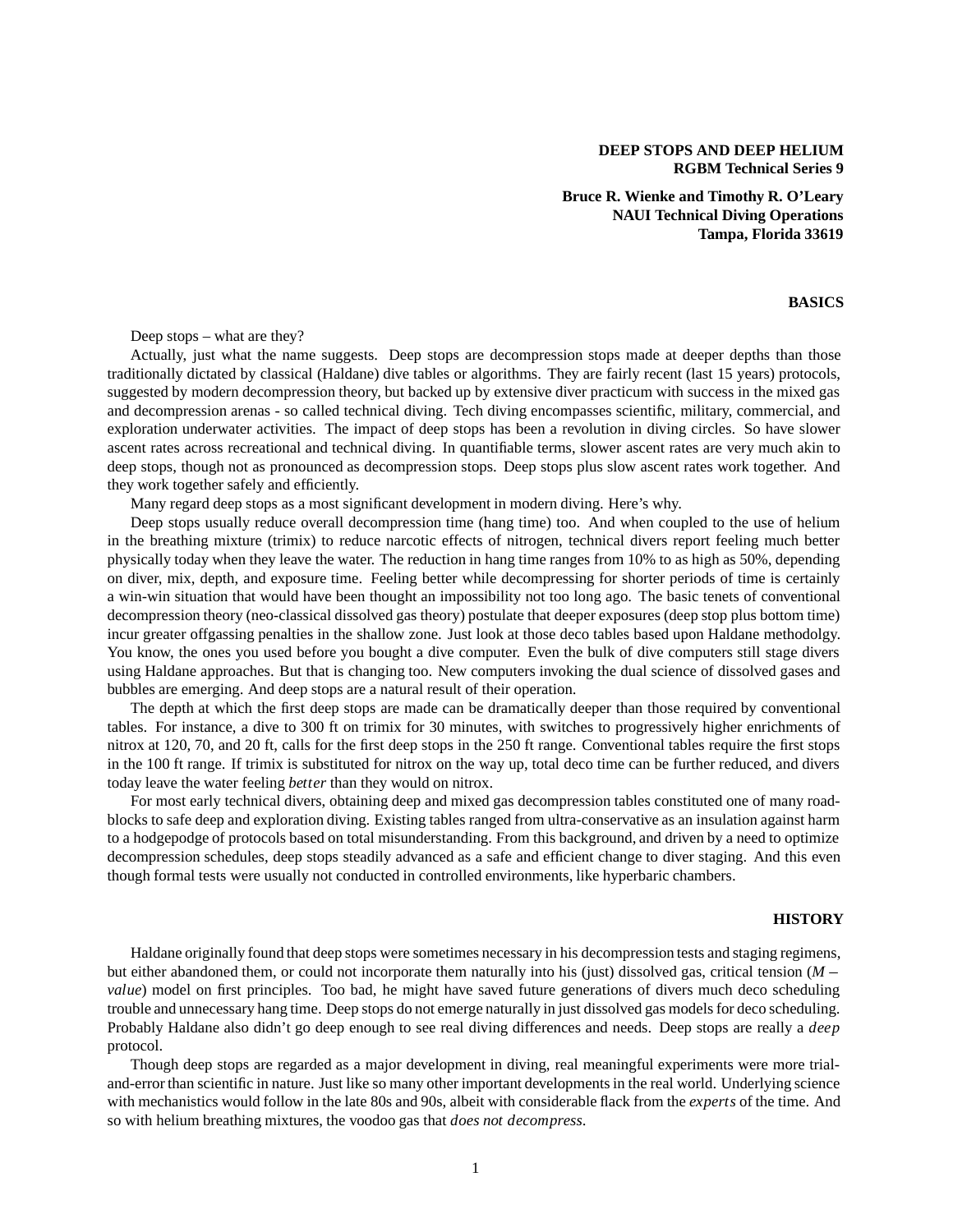Maybe experiments is too strict a description. Individuals, particularly in the cave diving community, toyed with decompression regimens in hopes of mimimizing their decompression time. The cave exploration Woodville Karst Plain Project (WKPP), mapping subsurface topographies in Florida, pioneered deep stop technology, establishing many ruleof-thumb protocols to be imposed on conventional tables. Irvine and Jablonski stand at the forefront here, successfully conducting 6 hour dives at 280 ft in the Wakulla cave complex with deep stop decompression times of 8.5 hours versus traditional Haldane hang times of 20 hours. Also, the horizontal penetrations of 19,000 ft are world records (Guinness). Figure 1 sketches comparison profiles, along with mixtures, times, switches, and depths. Spectacular is a gross understatement. Certainly such contributions to diving science and spinoff model validation parallel Haldane a hundred years ago.

WKPP initially found that common decompression assumptions subjected divers to extremely long decompression obligations, and ones that, regardless of their length, were inefficient. Divers also felt badly upon surfacing from extended deco dives. Operationally (many dives over many years), WKPP divers found that the insertion of deep stops permitted shortening of shallower stops with an overall reduction in total decompression time. The decompression schedule was more effective, with effectiveness represented by subjective diver health and sense of well being. In so doing WKPP also dispelled the *voodoo helium* myth as switches away from nitrox to trimix deco schedules finalized. In lockstep mode, like strategies developed in military, security, and even some commercial sectors.

But even before these deep stop protocols emerged, utilitarian diving practices among diving fisherman and pearl gatherers suggested traditional staging was in need of rethinking. And early deco models, such as the so called thermodynamic model of Hills, suggested why and how. Deep stops likely evolved from cognizance of both by tech divers.

Pearling fleets, operating in the deep tidal waters off northern Australia, employed Okinawan divers who regularly journeyed to depths of 300 ft for as long as one hour, two times a day, six days per week, and ten months out of the year. Driven by economics, and not science, these divers developed optimized decompression schedules empirically. As reported by Le Messurier and Hills, deeper decompression stops, but shorter decompression times than required by Haldane theory, were characteristics of their profiles. Such protocols are entirely consistent with minimizing bubble growth and the excitation of nuclei through the application of increased pressure, as are shallow safety stops and slow ascent rates. With higher incidence of surface decompression sickness, as expected, the Australians devised a simple, but very effective, in-water recompression procedure. The stricken diver is taken back down to 30 ft on oxygen for roughly 30 minutes in mild cases, or 60 minutes in severe cases. Increased pressures help to constrict bubbles, while breathing pure oxygen maximizes inert gas washout (elimination). Recompression time scales are consistent with bubble dissolution experiments.

Similar schedules and procedures have evolved in Hawaii, among diving fishermen, according to Farm and Hayashi. Harvesting the oceans for food and profit, Hawaiian divers make beween 8 and 12 dives a day to depths beyond 350 ft. Profit incentives induce divers to take risks relative to bottom time in conventional tables. Repetitive dives are usually necessary to net a school of fish. Deep stops and shorter decompression times are characteristics of their profiles. In step with bubble and nucleation theory, these divers make their deep dive first, followed by shallower excursions. A typical series might start with a dive to 220 ft, followed by 2 dives to 120 ft, and culminate in 3 or 4 more excursions to less than 60 ft. Often, little or no surface intervals are clocked between dives. Such types of profiles literally clobber conventional tables, but, with proper reckoning of bubble and phase mechanics, acquire some credibility. With ascending profiles and suitable application of pressure, gas seed excitation and bubble growth are likely constrained within the body's capacity to eliminate free and dissolved gas phases. In a broad sense, the final shallow dives have been tagged as prolonged safety stops, and the effectiveness of these procedures has been substantiated *in vivo* (dogs) by Kunkle and Beckman. In-water recompression procedures, similar to the Australian regimens, complement Hawaiian diving practices for all the same reasons.

So deep stops work and are established. But why?

### **SCIENCE**

The science is fairly simply. It's just a matter of how dissolved gases and bubbles behave under pressure changes. We use to think that controlling dissolved gas buildup and elimination in tissue and blood was the basis for staging divers and astronauts. And that bubbles didn't form unless dissolved gas trigger points were exceeded. At least that was the presumption that went into conventional (Haldane) tables. Chemists, physicists, and engineers never bought off on that. When *silent bubbles* were tracked in divers not experiencing any decompression problems, of course, this changed. And since bubbles need be controlled in divers, focus changed and switched from just-dissolved-gases to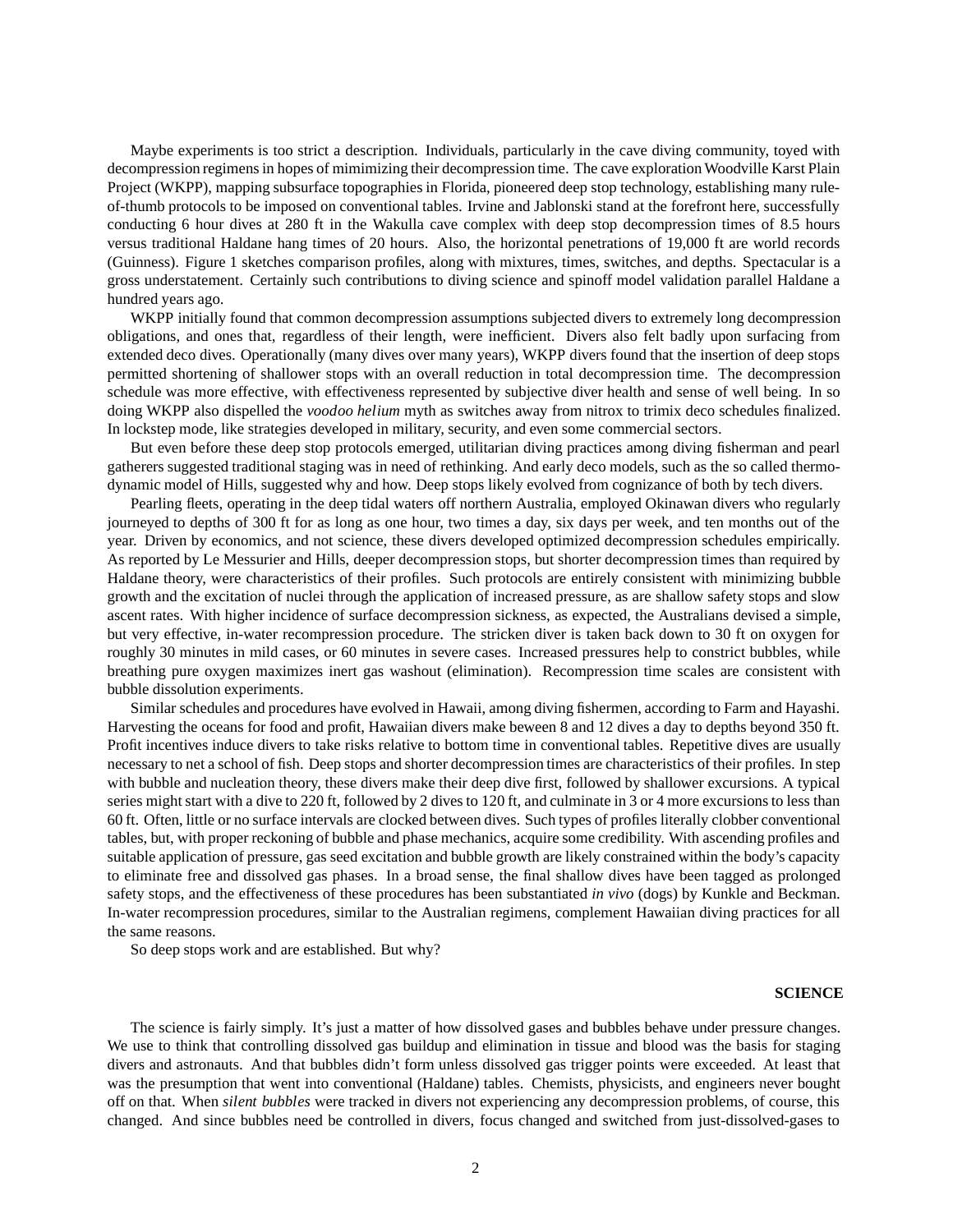both-bubbles-and-dissolved-gases. Within such framework, deep stops emerge as a natural consequence. So do *dual* phase (bubbles plus dissolved gas) models.

Here's how.

To eliminate dissolved gases, the driving *outgassing gradient* is maximized by reducing ambient pressure as much as possible. That means bringing the diver as close to the surface as possible. But, to eliminate bubbles (the gases inside them), the *outgassing gradient* is maximized by increasing ambient pressure as much as possible. That means holding the diver at depth when bubbles form. Deep stops accomplish the latter.

But the staging paradigm has a few more wrinkles.

Clearly, from all of the above, dominant modes for staging diver ascents depend upon the preponderance of free (bubbles) or dissolved phases in the tissues and blood, their coupling, and their relative time scales for elimination. This is now (will always be) a central consideration in staging hyperbaric or hypobaric excursions to lower ambient pressure environments. The dynamics of elimination are directly opposite, as stated and depicted in Figure 2. To eliminate dissolved gases (central tenet of Haldane decompression theory), the diver is brought as close as possible to the surface. To eliminate free phases (coupled tenet of bubble decompression theory), the diver is maintained at depth to both crush bubbles and squeeze gas out by diffusion across the bubble film surface. Since both phases must be eliminated, the problem is a playoff in staging. In mathematical terms, staging is a *minimax* problem, and one that requires full blown dual phase models, exposure data, and some concensus of what is an acceptable level of DCI incidence.

Enter dual phase models which generate deep stops consistently within free and dissolved gas phase constraints.

### **MODELS AND DIVING ALGORITHMS**

Extreme WKPP divers make their first decompression stops at roughly 80% of actual depth for any dive. They dive helium exclusively and the deep stop schedules they generate (many diver years testing) are not remotely possible with air. Same for the LANL team. Schedules confirm and agree with reduced gradient bubble model (below) calculations of the staging regimen in both deco profile shape and duration.

Other prescriptions for deep stops were imbedded in conventional tables. Something like this was employed, trial and error, and this one is attributed to Pyle, an underwater fish collector in Hawaii:

- 1. calculate your decompression schedule from tables, meters, or software;
- 2. half the distance to the first deco stop and stay there a minute or two;
- 3. recompute your decompression schedule with time at the deep stop included as way time (software), or bottom time (tables);
- 4. repeat procdeure until within some 10 -30 ft of the first deco stop;
- 5. and then go for it.

Within conventional tables, such procedure was somewhat arbitrary, and usually always ended up with a lot of hang time in the shallow zone. Such is to be expected within dissolved gas deco frameworks. So, deep stop pioneers started shaving shallow deco time off their schedules. And jumped back into the water, picking up the trial and error testing where it left off.

Seasoned tech divers all had their own recipes for this process. And sure, what works works in the diving world. What doesn't is usually trashed.

Concurrently, full up dual phase models, spawned by the inadequacies and shortcomings of conventional tables, emerged on the diving scene. Not only did deep stops evolve self consistently in these models, but dive and personal computers put deco scheduling with these new models in the hands of real divers. And real on the scene analysis and feedback tuned arbitrary, trial and error, and theoretical schedules to each other.

One thing about these bubble models, as they are collectively referenced, that is common to all of them is deeper stops, shorter decompression times in the shallow zone, and shorter overall deco times. And they all couple dissolved gases to bubbles, not focusing just on bubbles or dissolved gas.

Without going into gory details, a few of the more important ones can be summarized. The thermodynamic model of Hills really got the ball rolling so to speak: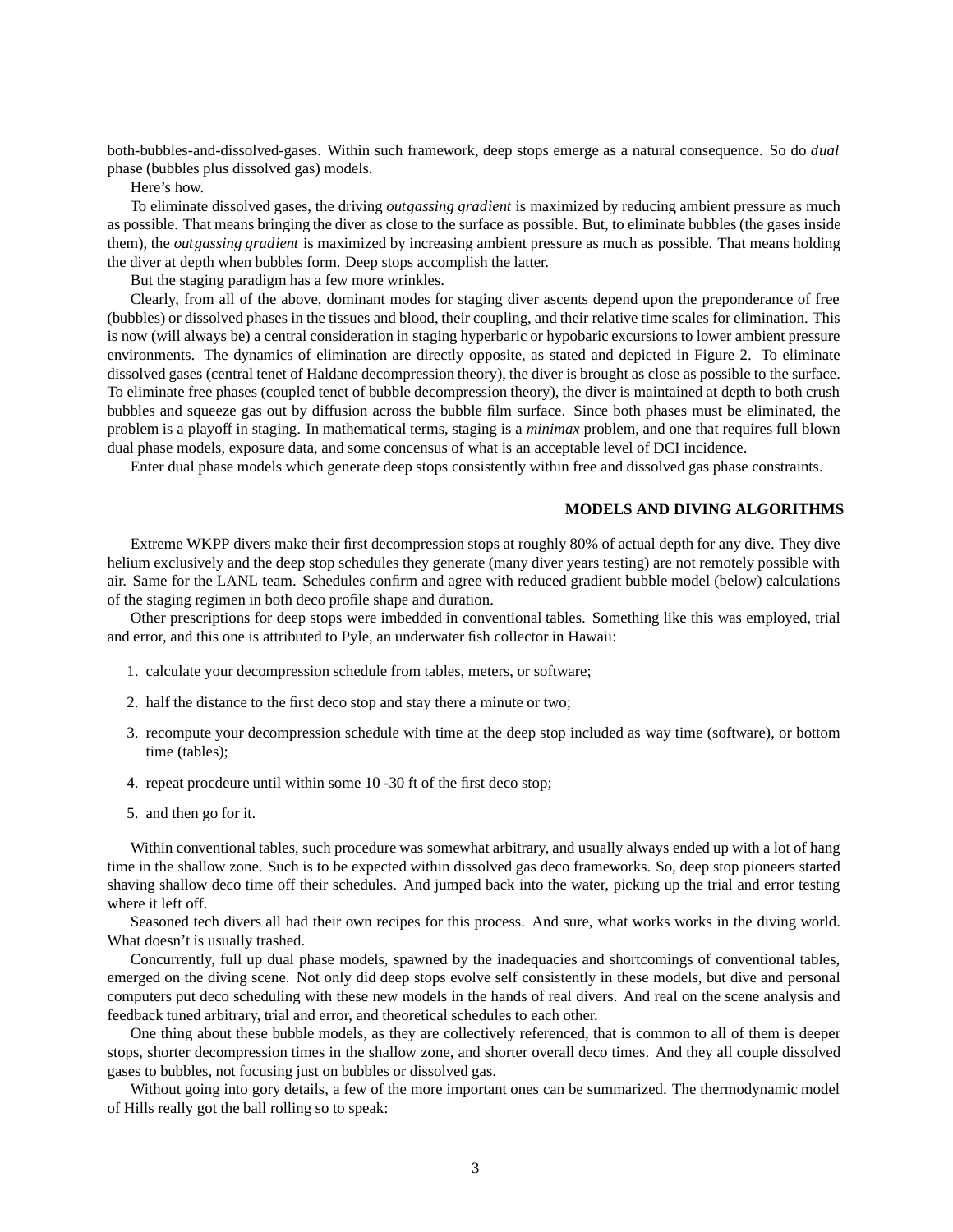- 1. thermodynamic model (Hills, 1976) assumes free phase (bubbles) separates in tissue under supersaturation gas loadings. Advocates dropout from deco schedule somewhere in the 20 ft zone.
- 2. varying permeability model (Yount, 1986) assumes preformed nuclei permeate blood and tissue, and are excited into growth by compression-decompression. Model patterned after gel bubbles studied in the laboratory.
- 3. reduced gradient bubble model (Wienke, 1990) abandons gel parametrization of varying parmeability model, and extends bubble model to repetitive, altitude, and reverse profile diving. Employed in recreational and technical diving meters, and basis for new NAUI nitrox, heliox, and trimix tables;
- 4. tissue bubble diffusion model (Gernhardt and Vann, 1990) assumes gas transfer across bubble interface, and correlates growth with DCI statistics. Probably employed in the commercial diving sector.

Not all these models have seen extensive field testing, but since they are all similar, the following, addressing testing and validation of the reduced gradient bubble model (RGBM), holds in broad terms. The 1000s of tech dives on deep stops, of course, already validate deep stop technology and models to most, but the testing and validation described next spans deep stops to recreational diving in single model framework. And that is a very desired feature of any decompression theory and/or model.

## **TESTING AND VALIDATION**

Models need validation and testing. Often, strict chamber tests are not possible, economically nor otherwise, and bubble models employ a number of benchmarks and regimens to underscore viability. The following are some supporting the RGBM phase model and NAUI released nitrox, heliox, and trimix diving tables:

- 1. counterterror and countermeasures (LANL) exercises have used the RGBM (full up iterative deep stop version) for a number of years, logging some 456 dives on mixed gases (trimix, heliox, nitrox) without incidence of DCI – 35% were deco dives, and 25% were repets (no deco) with at least 2 hr SIs, and in the forward direction (deepest dives first);
- 2. NAUI Technical Diving has been diving the deep stop version for the past 3 yrs, some estimated 500 dives, on mixed gases down to 250 ft, without a single DCI hit. Some 15 divers, late 1999, in France used the RGBM to make 2 mixed gas dives a day, without mishap, in cold water and rough seas. Same in the warm waters of Roatan in 2000 and 2001. A NAUI Instructor dived to 520 ft in the North Sea using RGBM tables;
- 3. modified RGBM recreational algorithms (Haldane imbedded with bubble reduction factors limiting reverse profile, repetitive, and multiday diving), as coded into ABYSS software and Suunto, Plexus, Hydrospace decometers, lower an already low DCI incidence rate of approximately  $1/10,000$  or less. More RGBM decompression meters, including mixed gases, are in the works;
- 4. a cadre of divers and instructors in mountainous New Mexico, Utah, and Colorado have been diving the modified (Haldane imbedded again) RGBM at altitude, an estimated 450 dives, without peril. Again, not surprising since the altitude RGBM is slightly more conservative than the usual Cross correction used routinely up to about 8,000 ft elevation, and with estimated DCI incidence less than 1/10,000;
- 5. within decometer implementations of the RGBM, only two DCI hits have been reported in nonstop and multidiving categories, beyond 40,000 dives or more, up to now;
- 6. extreme chamber tests for mixed gas RGBM are in the works, and less stressful exposures will be addressed shortly – extreme here means 300 ft and beyond;
- 7. probabilistic decompression analysis of some selected RGBM profiles, calibrated against similar calculations of the same profiles by Duke, help validate the RGBM on computational bases, suggesting the RGBM has no more theoretical risk than other bubble or dissolved gas models (Weathersby, Vann, Gerth methodology at USN and Duke).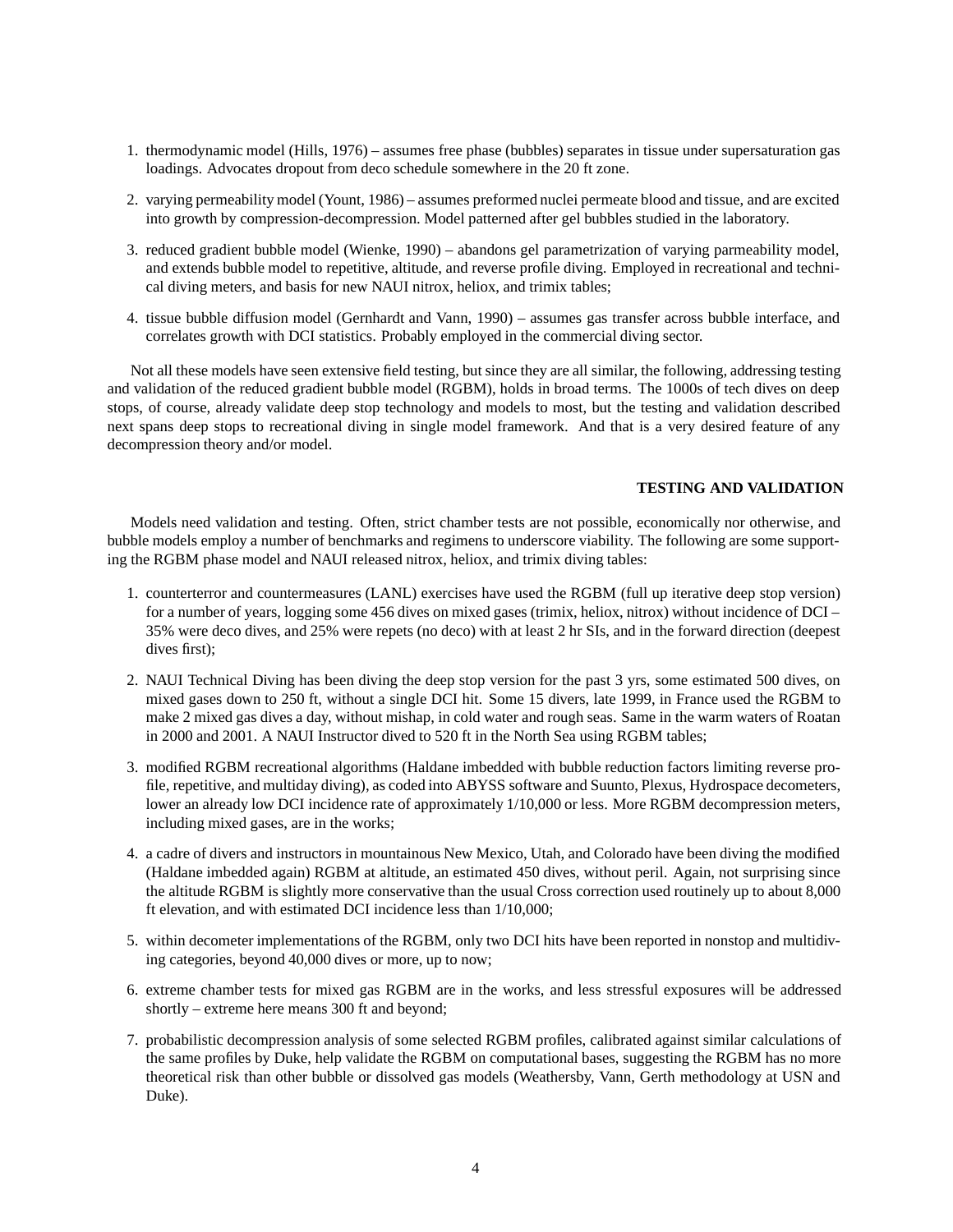- 8. all divers and instructors using RGBM decometers, tables, or NET software have been advised to report individual profiles to DAN Project Dive Exploration (Vann, Gerth, Denoble and others at Duke).
- 9. ABYSS is a NET sotware package that offers the modified RGBM (folded over the Buhlmann ZHL) and the full up, deep stop version for any gas mixture, has a fairly large contingent of tech divers already using the RGBM and has not received any reports of DCI,
- 10. NAUI Worldwide released a set of tested no-group, no-calc, no-fuss RGBM tables for recreational sea level and altitude air and nitrox diving, with simple rules linking surface intervals, repets, and flying-after-diving;
- 11. WKPP dives on trimix to 300 ft for 6 hours have served to calibrate RGBM parameters in the very extreme region.

It almost goes without saying that models such as these have reshaped our decompression horizons – and will continue doing so.

One last item concerning deep stops remains. What about controlled laboratory testing?

# **EXPERIMENTS**

Doppler and utrasound imaging are techniques for detecting moving bubbles in humans and animals following compression-decompression. While bubble scores from these devices do not always correlate with the incidence of DCI, the presence or non-presence of bubbles is an important metric in evaluating dive profiles.

So let's consider some recent tests, and see how they relate to deep stops.

Analysis of more than 16,000 actual dives by Diver's Alert Network (DAN), prompted Bennett to suggest that decompression injuries are likely due to ascending too quickly. He found that the introduction of deep stops, without changing the ascent rate, reduced high bubble grades to near zero, from 30.5% without deep stops. He concluded that a deep stop at half the dive depth should reduce the critical fast gas tensions and lower the DCI incidence rate.

Marroni concluded studies with DAN's European sample with much the same thought. Although he found that ascent speed itself did not reduce bubble formation, he suggested that a slowing down in the deeper phases of the dive (deep stops) should reduce bubble formation. He will be conducting further tests along those lines.

Brubakk and Wienke found that longer decompression times are not always better when it comes to bubble formation in pigs. They found more bubbling in chamber tests when pigs were exposed to longer but shallower decompression profiles, where staged shallow decompression stops produced more bubbles than slower (deeper) linear ascents. Model correlations and calculations using the reduced gradient bubble model suggest the same.

Cope studied 12 volunteer divers performing conventional (Haldane tables) dives with and without deep stops. His results are not available yet – but should be very interesting.

# **DEEP STOPS BOTTOM LINE**

To most of us in the technical and recreational diving worlds, the bottom line is simple.

Deep stop technology has developed successfully over the past 15 years or so. Tried and tested in the field, now some in the laboratory, deep stops are backed up by diver success, confidence, theoretical and experimental model underpinnings, and general acceptance by seasoned professionals.

Amen.

And dive on.

#### **HELIUM MISFACTS**

God gave us helium for diving, but the devil replaced it with nitrogen. At least he tried replacing it and giving it a bad name.

Helium is a noble gas for deep diving, but was not always thought so. In the early days of technical and recreational diving, the use of helium for deep diving was discouraged, indeed, really feared. Based on misinformation and a few early problems in the deep diving arena, helium acquired a voodo gas reputation, with a hands off label.

Unjustly so.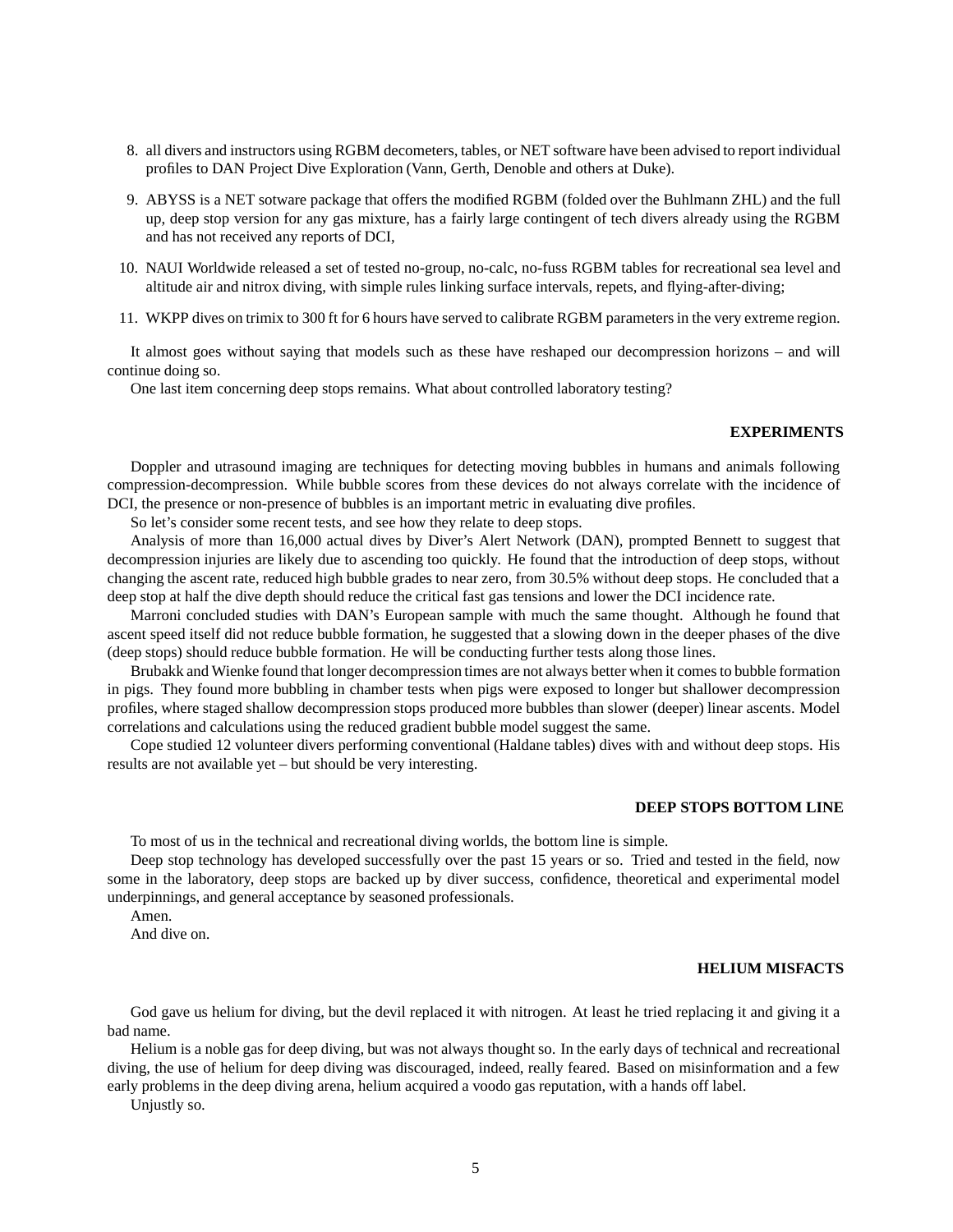Some misapprenhension stemmed from the Hans Keller trajedy on helium mixes in 1962, some from misconceptions about isobaric switches ala light-to-heavy gases, some from tales of greater CNS risk, and some from a paucity of published and reliable decompression tables. Some concerns arose because 80/20 heliox no-deco time limits (NDLs) for short and shallow dives were longer than air limits. So people assumed helium decompression was longer, and more hazardous, than nitrogen.

In short, helium was getting a bad rap for a lot of wrong reasons.

It was also religion that switches from helium bottom mixtures to nitrox or air should be made as early as possible, and that so doing, would reduce overall deco time the most.

Not exactly so, at least according to modern decompression theory, and even classical Haldane theory if deep stops are juxtaposed on the profile. If helium and nitrogen are decreased in roughly same proportions as oxygen is increased until a big isobaric switch is made in the shallow zone to an enriched nitrox mix, deco differences between early switches to nitrogen versus riding lighter helium mixes longer are small. Small according to modern decompression theory and practice, but more important, such helium protocols leave the deco diver feeling better. As witnessed under field conditions, the collective experiences of technical and scientific diving operations support that assertion today. And so do modern decompression theories that have seen field testing, like the RGBM, and ad hoc deep stop protocols used by saavy divers.

Indeed there may be no need to switch to nitrogen mixtures at all. Riding helium mixtures to the surface, with a switch to pure oxygen in the shallow zone can be deco efficient, and safer too. So much so, that NAUI Technical Diving Operations has built a training regimen for divers and instructors based on helium for technical diving, and even offers a heliotrox (enriched heliair) course. And a full set of RGBM Tables supports helium based training and tech diving.

In the same vein, the operational experiences of WKPP and LANL dive teams underscore many years of safe and efficient helium based deco diving. And that couples to a modern revolution in decompression theory and practice. In fact, WKPP exploits on helium could fill a book. LANL too. NAUI Tec Ops has been utilizing helium based training for the past four years, or so, without problems. All this means many, many 1000s of tech dives with helium based mixes.

Today, helium is proving its worth as a safe and reliable technical mix. Its use is changing technical and exploration diving. Exit deep air, and enter deep helium and deep stops. It seems about time. Plus time for modern decompression theory to flush the dissolved gas theory entrenching diving for a hundred years.

Let's look at why. And begin with comparative gas properties as they affect divers.

#### **HELIUM PROPERTIES**

Nitrogen is limited as an inert gas for diving. Increased pressures of nitrogen beyond 130 *fsw* can lead to euphoria, reduced mental awareness, and physical disfunctionality, while beyond 500 *f sw* loss of consciousness results. Individual tolerances vary widely, often depending on activity. Symptoms can be marked at the beginning of a deep dive, gradually decreasing with time. Flow resistance and the onset of turbulence in the airways of the body increase with higher breathing gas pressure, considerably reducing ventilation with nitrogen-rich breathing mixtures during deep diving. Oxygen is also limited at depth for the usual toxicity reasons. Dives beyond 150 *fsw* requiring bottom times of hours need employ lighter, more weakly reacting, and less narcotic gases than nitrogen, and all coupled to reduced oxygen partial pressures.

A number of inert gas replacements have been tested, such as hydrogen, neon, argon, and helium, with only helium and hydrogen performing satisfactorily on all counts. Because it is the lightest, hydrogen has elimination speed advantages over helium, but, because of the high explosive risk in mixing hydrogen, helium has emerged as the best all-around inert gas for deep and saturation diving. Helium can be breathed for months without tissue damage. Argon is highly soluble and heavier than nitrogen, and thus a very poor choice. Neon is not much lighter than nitrogen, but is only slightly more soluble than helium. Of the five, helium is the least and argon the most narcotic inert gas under pressure.

Saturation and desaturation speeds of inert gases are inversely proportional to the square root of their atomic masses. Hydrogen will saturate and desaturate approximately 3.7 times faster than nitrogen, and helium will saturate and desaturate some 2.7 times faster than nitrogen. Differences between neon, argon, and nitrogen are not significant for diving. Comparative properties for hydrogen, helium, neon, nitrogen, argon, and oxygen are listed in Table 1. Solubilities, *S*, are quoted in  $atm^{-1}$ , weights, *A*, in *atomic mass units* (*amu*), and relative narcotic potencies, *p*, are dimensionless (referenced to nitrogen in observed effect). The least potent gases have the highest index, *p*.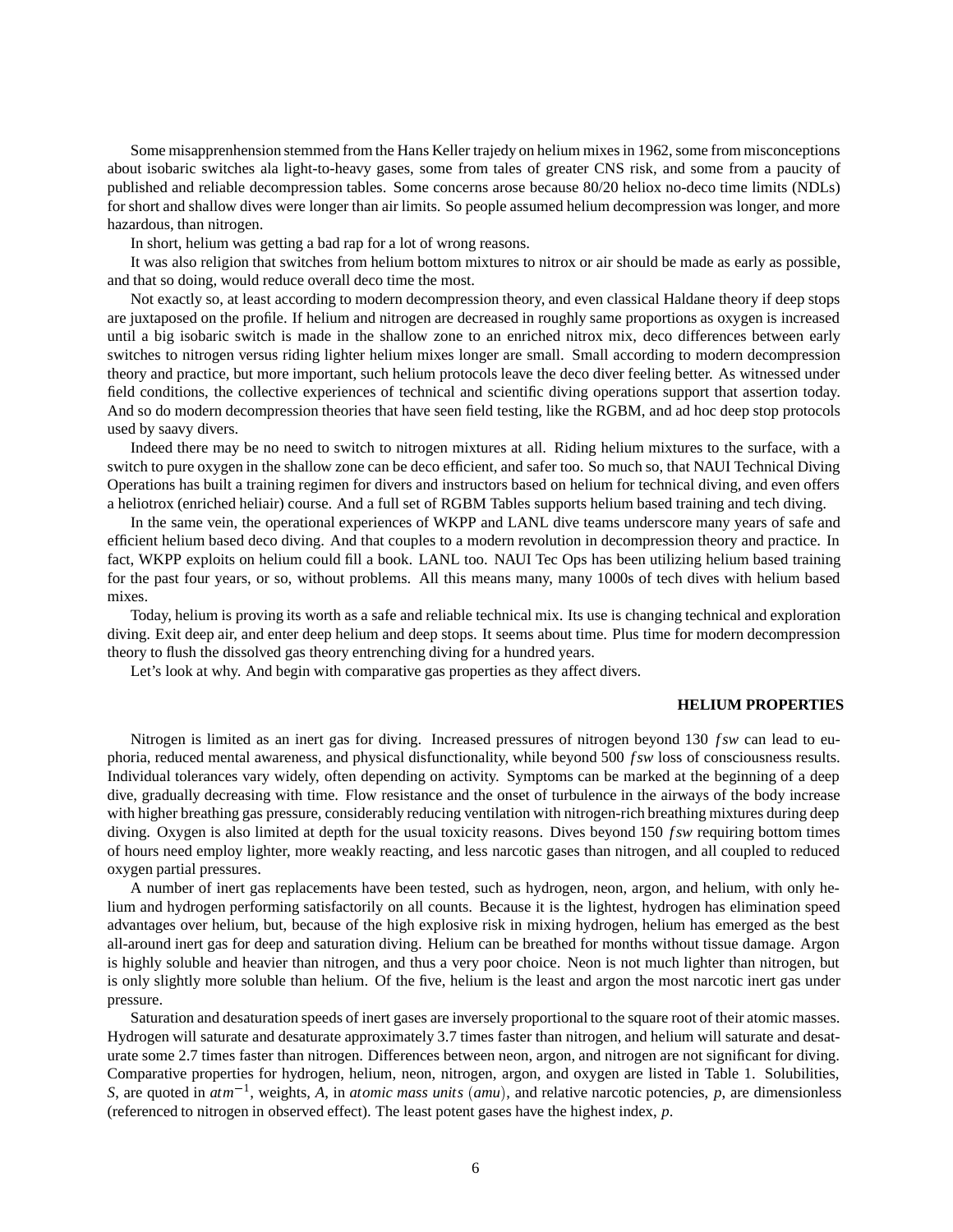Table 1. Inert Gas And Oxygen Molecular Weights, Solubilities, and Narcotic Potency

|                                           |                                                                                              | $H_2$ He Ne $N_2$ Ar $O_2$ |  |  |
|-------------------------------------------|----------------------------------------------------------------------------------------------|----------------------------|--|--|
| A (amu) 2.02 4.00 20.18 28.02 39.44 32.00 |                                                                                              |                            |  |  |
| $S(atm^{-1})$<br>oil                      | blood 0.0149 0.0087 0.0093 0.0122 0.0260 0.0241<br>0.0502 0.0150 0.0199 0.0670 0.1480 0.1220 |                            |  |  |
|                                           | 1.83 4.26 3.58 1.00 0.43                                                                     |                            |  |  |

The size of bubbles formed with various inert gases depends upon the amount of gas dissolved, and hence the solubilities. Higher gas solubilities promote bigger bubbles. Thus, helium is preferable to hydrogen as a light gas, while nitrogen is perferable to argon as a heavy gas. Neon solubility roughly equals nitrogen solubility. Narcotic potency correlates with lipid (fatty tissue) solubility, with the least narcotic gases the least soluble. Different uptake and elimination speeds suggest optimal means for reducing decompression time using helium and nitrogen mixtures. Following deep dives breathing helium, switching to nitrogen is without risk, while helium elimination is accelerated because the helium tissue-blood gradient is increased when breathing nitrogen. By gradually increasing the oxygen content after substituting nitrogen for helium, the nitrogen uptake can also be kept low. Workable gas switches depend on exposure and tissue compartment controlling ascent.

While light-to-heavy gas switches (such as helium to nitrogen) are safe and common practices, the reverse is not generally true. In fact, all heavy-to-light switches can be dangerous. In the former case, decreased tissue gas loading is a favorable circumstance following the switch. In the latter case, increased tissue gas loading can be disastrous. This is popularly termed the *isobaric* playoff.

Mixed gas diving dates back to the mid 1940s, but proof of principle diving experiments were carried out in the late 1950s. In 1945, Zetterstrom dove to 500 *f sw* using hydrox and nitrox as a travel mix, but died of hypoxia and DCS when a tender hoisted him to the surface too soon. In 1959, Keller and Buhlmann devised a heliox schedule to 730 *f sw* with only 45 *min* of decompression. Then, in 1962, Keller and Small bounced to 1,000 *fsw*, but lost consciousness on the way up due to platform support errors. Small and another support diver, Whittaker, died as a result. In 1965, Workman published decompression Tables for nitrox and heliox, with the nitrox version evolving into USN Tables. At Duke University Medical Center, the 3 man team of Atlantis III made a record chamber dive to 2250 *f sw* on heliox, and Bennett found that 10% nitrogen added to the heliox eliminated high pressure nervous syndrome (HPNS).

### Nice work, guys.

All the above properties favor helium for deep diving, but what do divers report after actually using helium?

### **HELIUM VIBES**

Consensus among helium divers is that they feel better, less enervated, and subjectively healthier than when diving nitrogen mixtures. WKPP, LANL, and NAUI Technical Operations strongly attest to this fact. Though a personal and subjective evaluation, this remains very, very important. Physiological factors cannot be addressed on first principles always, and for some, just feeling better is good justification. Works for many. Postdive deco stress on helium appears to be less than postdive nitrogen stress.

Another positive benny about helium diving scores the minimum-bends depth (MBD), that is, the saturation depth on a mix from which immediate ascension to the surface precipitates decompression sickness (DCS). For helium mixes, the MBD is always greater than that for proportionate nitrogen mix. For instance, the MBD for air (80/20 nitrox) is 33 *f sw*, while the MBD for 80/20 heliox is 38 *f sw*. This results from helium's lesser solubility compared to nitrogen as it impacts deeper and longer diving.

And (coming up last) helium decompression is efficient and fast. In fact, many helium deco dives are not possible with nitrogen mixtures. That should give us all good vibes.

On most counts, helium appears superior to nitrogen as a diving gas. Helium bubbles are smaller, helium diffuses in and out of tissue and blood faster, helium is less narcotic, divers feel better when they leave the water after diving on helium, and helium MBDs are greater than nitrogen MBDs.

That, plus efficient and maybe less deco time, are strong endorsements. Great. But how does this translate into actual diving practice? Here's how.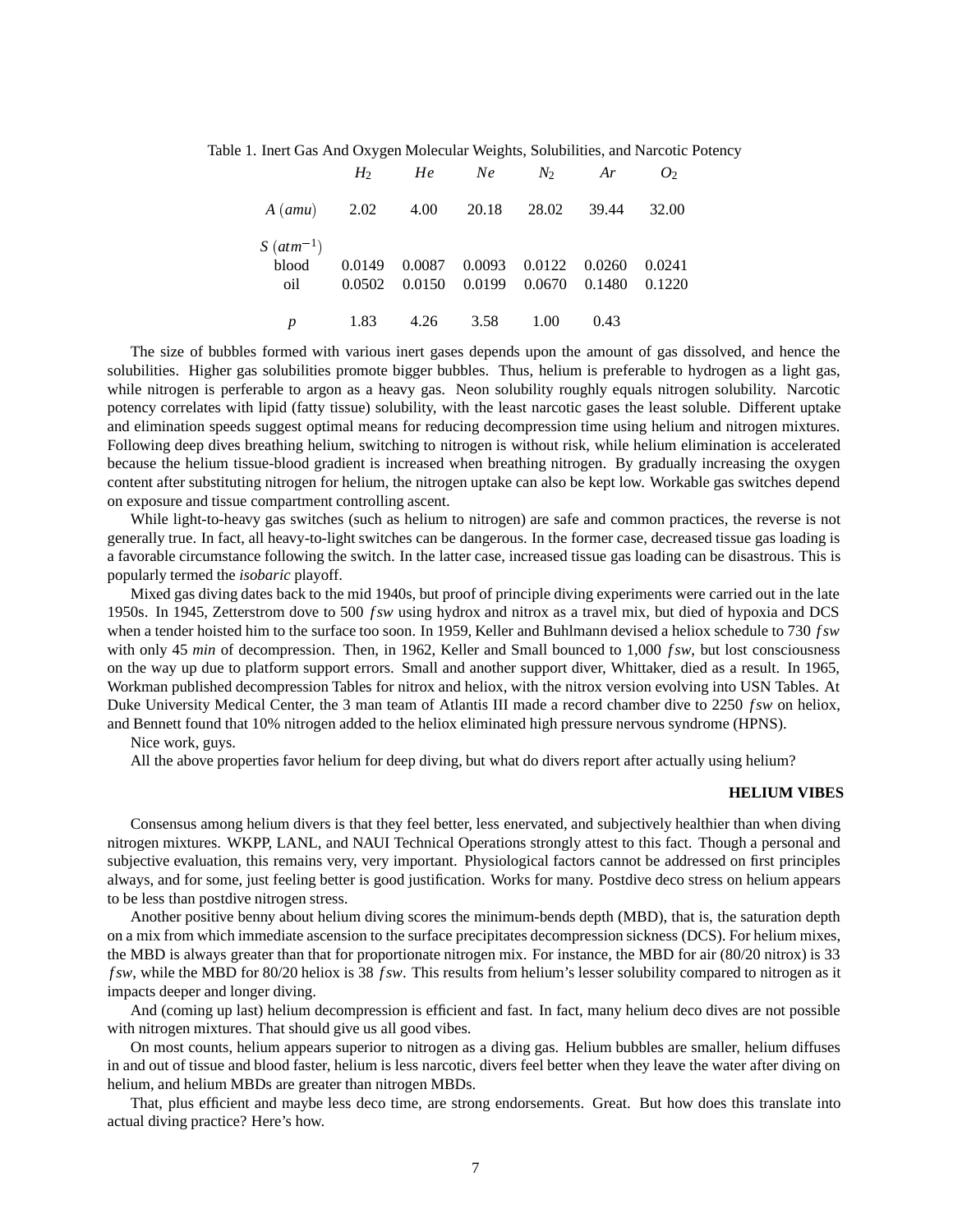## **HELIUM STAGING**

Helium NDLs are actually shorter than nitrogen for shallow exposures, as seen comparatively in Table 2 for 80/20 heliox and 80/20 nitrox (air). Reasons for this stem from kinetic versus solubility properties of helium and nitrogen, and go away as exposures extend beyond 150 *f sw*, and times extend beyond 40 *min* or so.

|  |  |  |  |  | Table 2. Comparative Helium And Nitrogen No Decompression Limits |  |
|--|--|--|--|--|------------------------------------------------------------------|--|
|--|--|--|--|--|------------------------------------------------------------------|--|

|               | heliox $(80/20)$     | nitrox $(80/20)$ |
|---------------|----------------------|------------------|
| depth $(fsw)$ | $NDL$ ( <i>min</i> ) | $NDL$ ( $min$ )  |
| 30            |                      |                  |
| 40            | 260                  | 200              |
| 50            | 180                  | 100              |
| 60            | 130                  | 60               |
| 70            | 85                   | 50               |
| 80            | 60                   | 40               |
| 90            | 45                   | 30               |
| 100           | 35                   | 25               |
| 110           | 30                   | 20               |
| 120           | 25                   | 15               |
| 130           | 20                   | 10               |
| 140           | 15                   | 8                |
| 150           | 12                   | 5                |
| 160           | 10                   | 4                |
| 170           | 8                    | 3                |

Helium ingasses and outgasses 2.7 times faster than nitrogen, but nitrogen is 1.5 to 3.3 times more soluble in body aqueous and lipid tissue than helium. For short exposures (bounce and shallow), the faster diffusion rate of helium is more important in gas buildup than solubility, and shorter NDLs than nitrogen result. For long bottom times (deco and extended range), the lesser solubility of helium is a dominant factor in gas buildup, and helium outperforms nitrogen for staging. Thus, deep implies helium bottom and stage gas. Said another way, transient diving favors nitrogen while steady state diving favors helium as a breathing gas.

Top of all this, modern decompression theory (like the RGBM) requires deep stops which do not fuel helium buildup as much as nitrogen in addressing both dissolved gas buildup and bubble growth. And helium deep stops, like nitrogen deep stops, usually couple to shorter and safer overall deco.

Nice symbiosis, and just one more reason to use helium.

That is another topic, so suffice it to close here with a comparison of helium versus nitrogen deco profiles. These are not academic, they have been actually dived (WKPP, LANL, NAUI Tech Ops). Profiles were generated with the RGBM (ABYSS software package, Abysmal Diving, Boulder). RGBM staging is always deeper, but shorter overall, than Haldane staging with Buhlmann ZHL or Workman USN parameters.

The first is a comparison of enriched air and enriched heliair deco diving, with a switch to 80% oxygen at 20 *f sw*. Dive is 100 *f sw* for 90 *min*, on EAN35 and EAH35/18 (nitrox 65/35 and tmix 35/18/47), so oxygen enrichment is the same. The deco profile (fairly light by tech standards, but manageable and easy for training purposes) is listed in Table 3. Descent and ascent rates are 75  $f_{sw/min}$  and 25  $f_{sw/min}$ .

| Table 3. Enriched Air And Heliair Deco Profile Comparison |  |
|-----------------------------------------------------------|--|
|-----------------------------------------------------------|--|

|               | enriched heliair            | enriched air      |
|---------------|-----------------------------|-------------------|
|               | EAH35/18                    | EAN35             |
| depth $(fsw)$ | stop time $(min)$           | stop time $(min)$ |
| 100           | 90                          | 90                |
| 30            | $\mathcal{D}_{\mathcal{L}}$ |                   |
| 20            | 5                           |                   |
| 10            | 12                          | 11                |
|               |                             |                   |
|               | 119                         |                   |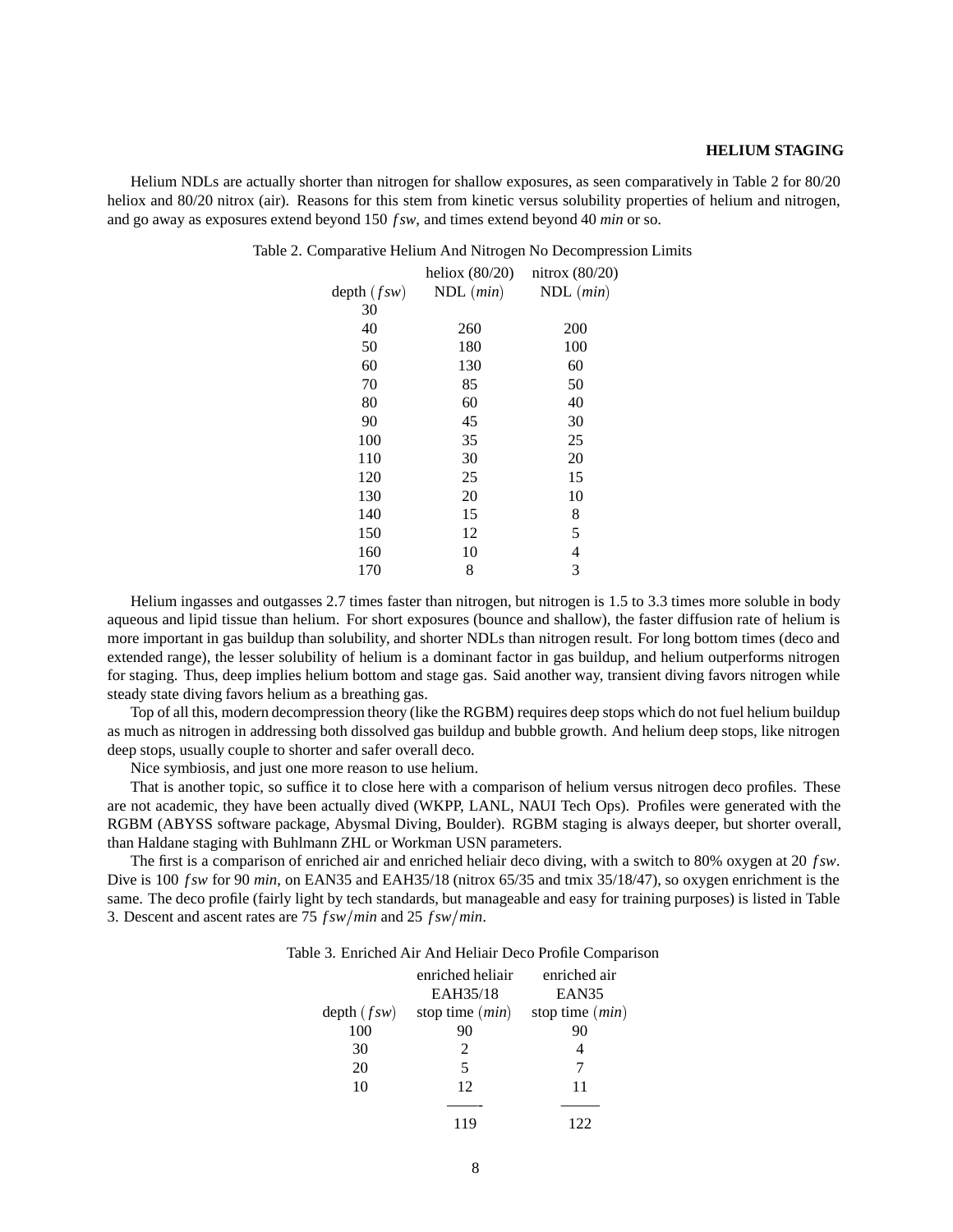Overall the enriched heliair deco schedule for the dive is shorter than for the enriched air. As the helium content goes up, the deco advantage for enriched heliair increases.

This may surprise you. But either way, now check out corresponding USN or ZHL deco requirements for these dives. In the enriched heliair case, ZHL deco time is 39 *min* versus 19 *min* above, and in the enriched air case, ZHL deco time is 33 *min* versus 22 *min* above. This not only underscores helium versus nitrogen misfact in staging, but also points out significant differences in modern deco algorithms versus the Haldane stuff of some 40 - 100 years ago. Recall that Haldane staging only addresses dissolved gases, while modern models track both dissolved gases and bubbles in staging.

Ludicrous differences? Maybe not so bad since differences are on the safe side.

Lastly consider a deep tmix dive with multiple switches on the way up. Table 4 contrasts stop times for two gas choices at the 100 *f sw* switch. The dive is a short 10 *min* at 400 *f sw* on 10/65/25 tmix, with switches at 235 *f sw*, 100 *f sw*, and 30 *f sw*. Descent and ascent rates are 75 *f sw* / *min* and 25 *f sw* / *min*.

|               |                   | Table 4. Comparative Helium And Nitrogen Gas Switches |
|---------------|-------------------|-------------------------------------------------------|
| depth $(fsw)$ | stop time $(min)$ | stop time $(min)$                                     |
|               | 10/65/25 tmix     | 10/65/25 tmix                                         |
| 400           | 10.0              | 10.0                                                  |
| 260           | 1.5               | 1.5                                                   |
| 250           | 1.0               | 1.0                                                   |
| 240           | 1.0               | 1.0                                                   |
|               | 18/50/32 tmix     | 18/50/32 tmix                                         |
| 230           | 0.5               | 0.5                                                   |
| 220           | 0.5               | 0.5                                                   |
| 210           | 0.5               | 0.5                                                   |
| 200           | 0.5               | 0.5                                                   |
| 190           | 1.0               | 1.0                                                   |
| 180           | 1.5               | 1.5                                                   |
| 170           | 1.5               | 1.0                                                   |
| 160           | 1.5               | 1.5                                                   |
| 150           | 1.5               | 2.0                                                   |
| 140           | 2.0               | 1.5                                                   |
| 130           | 2.0               | 2.5                                                   |
| 120           | 4.0               | 4.0                                                   |
| 110           | 4.5               | 4.0                                                   |
|               | 40/20/40 tmix     | EAN40                                                 |
| 100           | 2.5               | 2.0                                                   |
| 90            | 2.5               | 2.0                                                   |
| 80            | 2.5               | 2.0                                                   |
| 70            | 5.0               | 4.0                                                   |
| 60            | 6.5               | 5.5                                                   |
| 50            | 8.0               | 6.5                                                   |
| 40            | 9.5               | 7.5                                                   |
|               | EAN <sub>80</sub> | EAN <sub>80</sub>                                     |
| 30            | 10.5              | 10.5                                                  |
| 20            | 14.0              | 14.0                                                  |
| 10            | 21.0              | 20.5                                                  |
|               | 123.0             | 116.0                                                 |

Obviously, there are many possibilities for switch depths, mixtures, and strategies. In the above comparison, the oxygen fractions were the same in all mixes, at all switches. Differences between a nitrogen or a helium based decompression strategy, even for this short exposure, are nominal. Such usually is the case when oxygen fraction is held constant in helium or nitrogen mixes at the switch.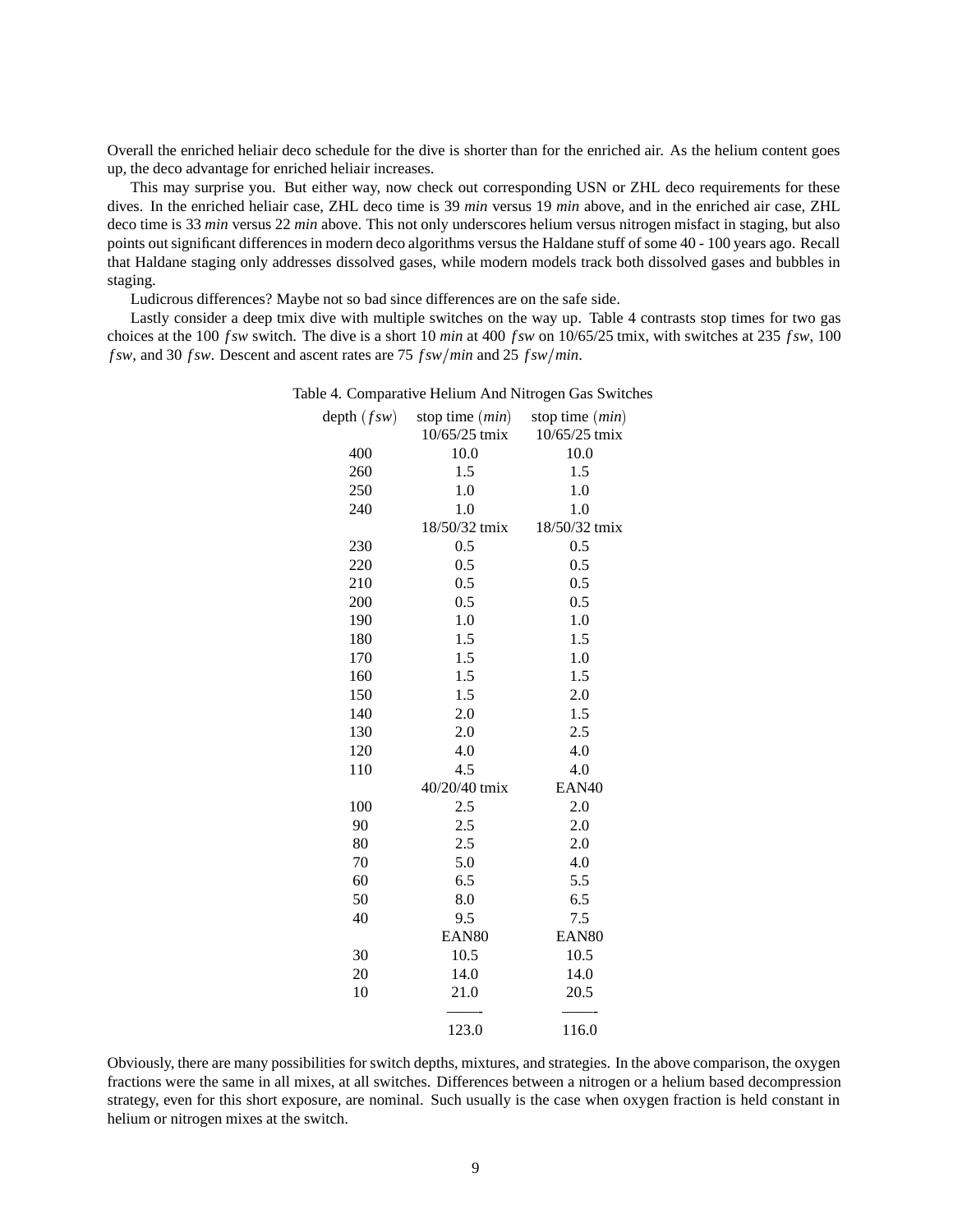Comparative calculations and experience seem to suggest that riding helium to the 70 *f sw* level with a switch to EAN50 is good strategy, one that couples the benefits of well being on helium with minimal decompression time and stress following isobaric switch to nitrogen. Shallower switches to enriched air (EAN) also work, with only nominal increases in overall decompression time.

Just a suggestion.

## **HELIUM BOTTOM LINE**

Helium has been a mainstay, of course, in commercial diving. But its emergence and use in the technical diving community has been more recent, like the past 10 years or so. Some of this is due to cost certainly. It's not cheap to dive helium. But a lot of it is due to misconception. The activities of a very knowledgeable and vocal technical diving community are changing both.

Ride on helium.

## **REFERENCES**

- *1. Adamson A.W., 1976, The Physical Chemistry Of Surfaces, New York: John Wiley And Sons.*
- *2. Batchelor G.K., 1953, Theory Of Homogeneous Turbulence, New York: Cambridge University Press.*
- *3. Bateman J.B. and Lang J., 1945, Formation And Growth Of Bubbles In Aqueous Solutions, Canad. J. Res. E23, 22-31.*
- *4. Behnke A.R., 1967, The Isobaric (Oxygen Window) Principle Of Decompression, Trans. Third Annual Conf. Marine Tech, Soc. 1, 213-228.*
- *5. Behnke A.R., 1945, Decompression Sickness Incident To Deep Sea Diving And High Altitude, Medicine 24, 381- 402.*
- *6. Bennett P.B. and Elliot D.H., 1996, The Physiology And Medicine Of Diving And Compressed Air Work, London: Bailiere Tindall and Cassell.*
- *7. Berghage T.E. and Durman D., 1980, US Navy Air Recompression Schedule Risk Analysis, Nav. Med. Res. Bull. 1, 1-22.*
- *8. Boycott A.E., Damant G.C.C., and Haldane J.S., 1908, The Prevention Of Compressed Air Illness, J. Hyg. 8, 342-443.*
- *9. Buckles R.G., 1968, The Physics Of Bubble Formation And Growth, Aerospace Med. 39, 1062-1069.*
- *10. Buhlmann A.A., 1984, Decompression/Decompression Sickness, Berlin: Springer Verlag.*
- *11. Conkin J. and Van Liew H.D., 1991, Failure Of The Straight Line Boundary Between Safe And Unsafe Decompressions When Extraoplated To The Hypobaric Regime, Undersea Biomed. Res. 18, 16.*
- *12. Des Granges M., 1957, Repetitive Diving Decompression Tables, USN Experimental Diving Unit Report, NEDU 6-57, Washington DC.*
- *13. Duffner G.J., Synder J.F., and Smith L.L., 1959, Adaptation Of Helium-Oxygen To Mixed Gas Scuba, USN Experimental Diving Unit Report, NEDU 3-59, Washington, DC*
- *14. Dwyer J.V., 1956, Calculation Of Repetitive Diving Decompression Tables, USN Experimental Diving Unit Report, NEDU 1-57, Washington DC.*
- *15. Eckenhoff R.G., Olstad C.E., Parker S.F. and Bondi K.R., 1986, Direct Ascent From Shallow Air Saturation Exposures, Undersea Biomed. Res. 13, 305-316.*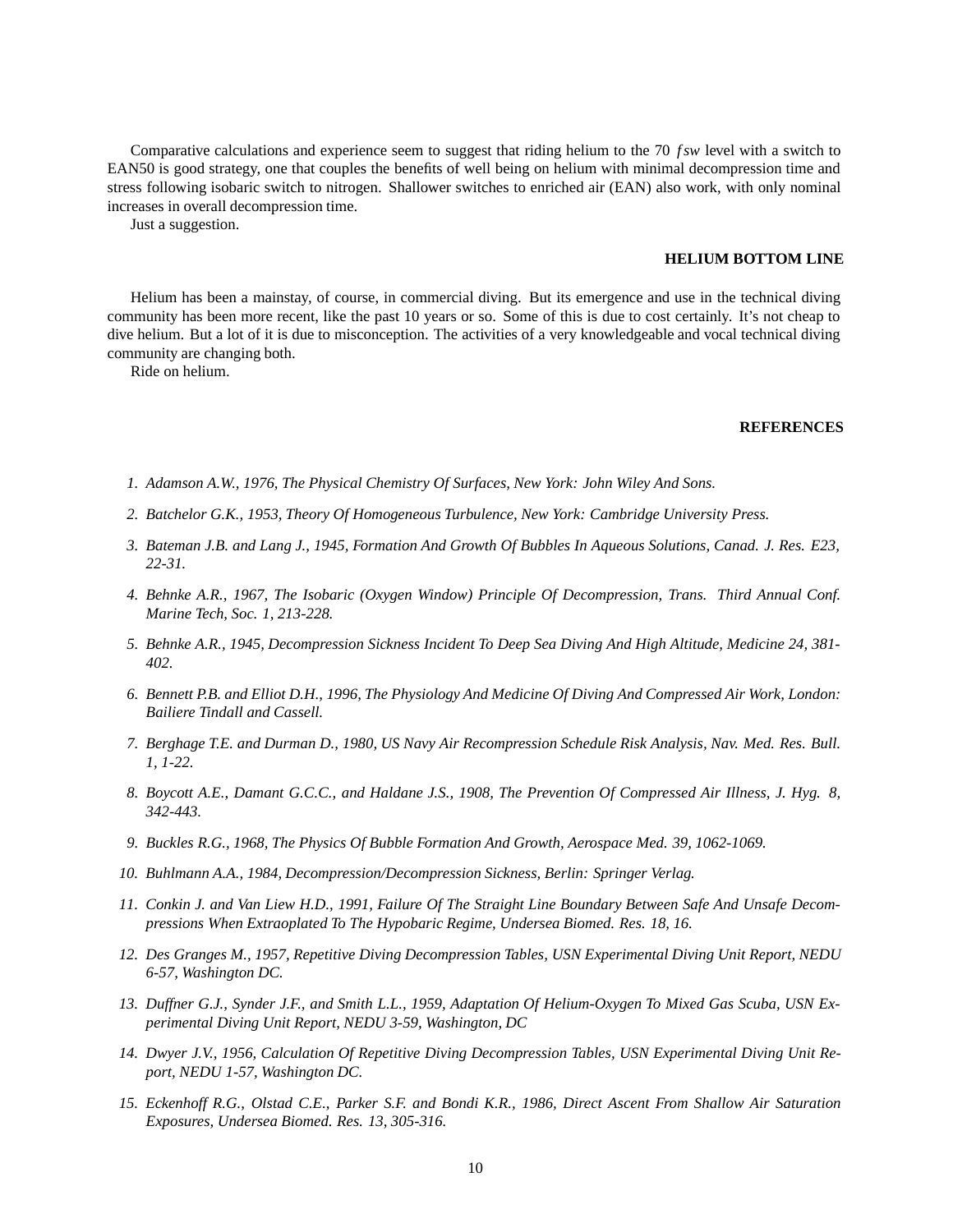- *16. Epstein P.S. and Plesset M.S., 1950, On The Stability Of Gas Bubbles In Liquid-Gas Solutions, J. Chm. Phys. 18, 1505-1509.*
- *17. Evans A. and Walder D.N., 1969, Significance Of Gas Macronuclei In The Aetiology Of Decompression Sickness, Nature London 222, 251-252.*
- *18. Fisher J.C., 1948, The Fracture Of Liquids, J. Appl. Phys. 19, 1062-1067.*
- *19. Frenkel J., 1946, Kinetic Theory Of Liquids, New York: Oxford University Press.*
- *20. Gernhardt M.L., Lambertsen C.J., Miller R.G., and Hopkins E., 1990, Evaluation Of A Theoretical Model Of Tissue Gas Phase Growth And Resolution During Decompression From Air Diving, Undersea Biomed. Res. 17, 95.*
- *21. Hamilton R.W., 1975, Development Of Decompression Procedures For Depths In Excess Of 400 Feet, Undersea And Hyperbaric Medical Society Report, WS: 2-28-76, Bethesda.*
- *22. Harvey E.N., Barnes D.K., McElroy W.D., Whiteley A.H., Pease D.C., and Cooper K.W., 1944, Bubble Formation In Animals. I. Physical Factors, J. Cell. Comp. Physiol. 24, 1-22.*
- *23. Harvey E.N., Whiteley A.H., McElroy W.D., Pease D.C., and Barnes D.K., 1944, Bubble Formation In Animals. II. Gas Nuclei And Their Distribution In Blood And Tissues, J. Cell Comp. Physiol. 24, 23-24.*
- *24. Harvey E.N., McElroy W.D., Whiteley A.H., Warren G.H., and Pease D.C., 1944, Bubble Formation In Animals. III. An Analysis Of Gas Tension And Hydrostatic Pressure In Cats, J. Cell. Comp. Physiol. 24, 117-132.*
- *25. Hempleman H.V., 1957, Further Basic Facts On Decompression Sickness, Investigation Into The Decompression Tables, Medical Research Council Report, UPS 168, London.*
- *26. Hempleman H.V., 1952, A New Theoretical Basis For The Calculation Of DecompRession Tables, Medical Research Council Report, UPS 131, London.*
- *27. Hennessy T.R. and Hempleman H.V., 1977, An Examination Of The Critical Released Gas Concept In Decompression Sickness, Proc. Royal Soc. London B197, 299-313.*
- *28. Hennessy T.R., 1974, The Interaction Of Diffusion And Perfusion In Homogeneous Tissue, Bull. Math. Biol. 36, 505-527.*
- *29. Hills B.A., 1977, Decompression Sickness, New York: John Wiley And Sons.*
- *30. Hills B.A., 1968, Variation In Susceptibility To Decompression Sickness, Int. J. Biometeor. 12, 343-349.*
- *31. Hills B.A., 1968, Relevant Phase Conditions For Predicting The Occurrence Of Decompression Sickness, J. Appl. Physiol. 25, 310-315.*
- *32. Hirschfelder J.O., Curtiss C.F., and Bird R.B., 1964, Molecular Theory Of Gases And Liquids, New York: John Wiley And Sons.*
- *33. Keller H. and Buhlmann A.A., 1965, Deep Diving And Short Decompression By Breathing Mixed Gases, J. Appl. Physiol. 20, 1267.*
- *34. Kunkle T.D. and Beckman E.L., 1983, Bubble Dissolution Physics And The Treatment Of Decompression Sickness, Med. Phys. 10, 184-190.*
- *35. Lambertsen J.L. and Bornmann R.C., 1979, Isobaric Inert Gas Counterdiffusion, Undersea And Hyperbaric Medical Society Publication 54WS(IC)1-11-82, Bethesda.*
- *36. Lang M.A. and Vann R.D., 1992, Proceedings Of The American Academy Of Underwater Sciences Repetitive Diving Workshop, AAUS Safety Publication AAUSDSP-RDW-02-92, Costa Mesa.*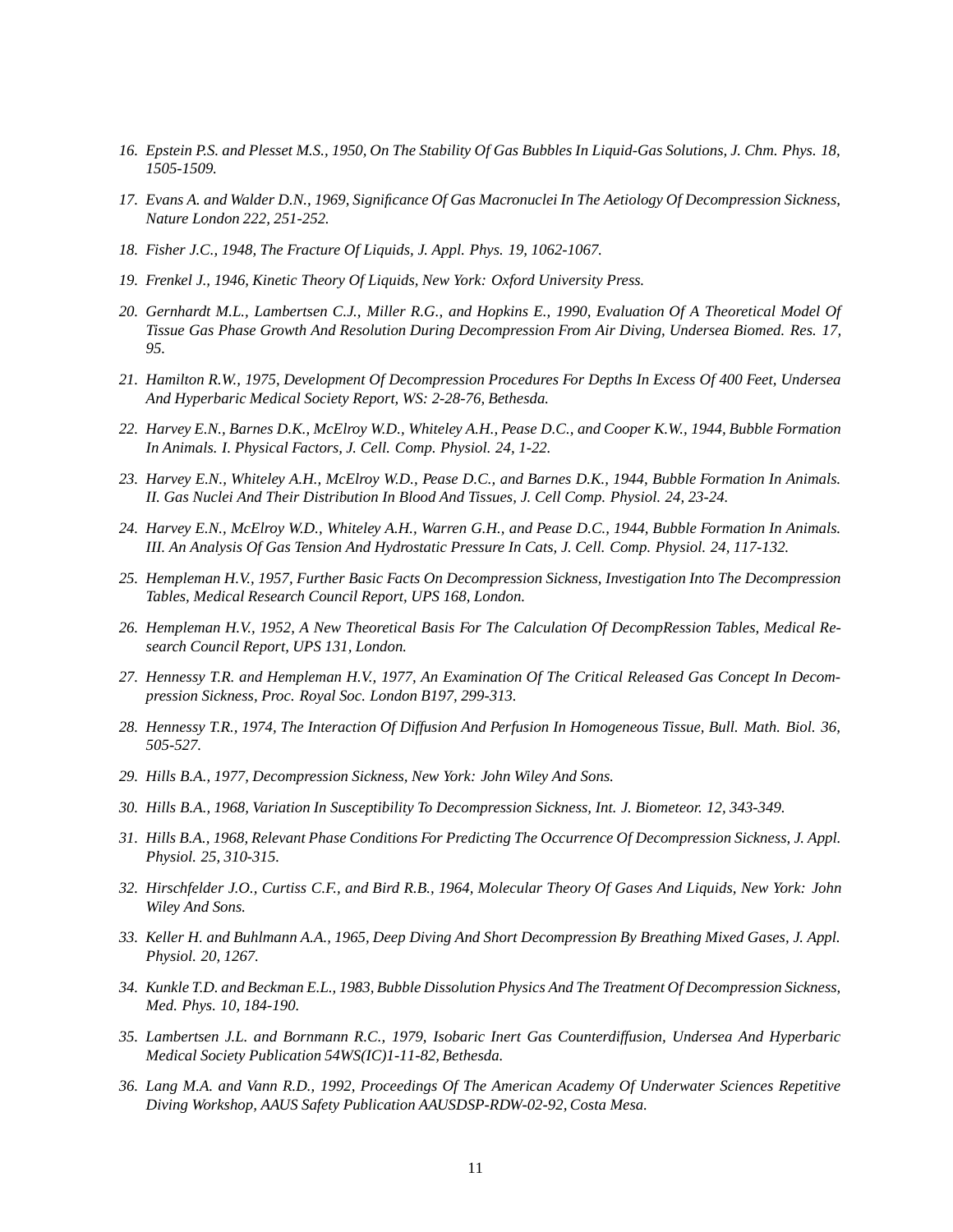- *37. Lang M.A. and Egstrom G.H., 1990, Proceedings Of The American Academy Of Underwater Sciences Biomechanics Of Safe Ascents Workshop, American Academy Of Underwater Sciences Diving Safety Publication, AAUSDSP-BSA-01-90, Costa Mesa.*
- *38. Lang M.A. and Hamilton R.W., 1989, Proceedings Of The American Academy Of Underwater Sciences Dive Computer Workshop, University Of Southern California Sea Grant Publication, USCSG-TR-01-89, Los Angeles.*
- *39. Lehner C.E., Hei D.J., Palta M., Lightfoot E.N., and Lanphier E.H., 1988, Accelerated Onset Of Decompression Sickness In Sheep After Short Deep Dives, University Of Wisconsin Sea Grant College Program Report, WIS-SG-88-843, Madison.*
- *40. Leitch D.R. and Barnard E.E.P., 1982, Observations On No Stop And Repetitive Air And Oxynitrogen Diving, Undersea Biomed. Res. 9, 113-129.*
- *41. Le Messurier D.H. and Hills B.A., 1965, Decompression Sickness: A Study Of Diving Techniques In The Torres Strait, Hvaldradets Skrifter 48, 54-84.*
- *42. Neuman T.S., Hall D.A. and Linaweaver P.G., 1976, Gas Phase Separation During Decompression In Man, Undersea Biomed. Res. 7, 107-112.*
- *43. Nishi R.Y., Eatock B.C., Buckingham I.P. and Ridgewell B.A., 1982, Assessment Of Decompression Profiles By Ultrasonic Monitoring: No Decompression Dives, Defense And Civil Institute Of Environmental Medicine Report, D.C.IEM 82-R-38, Toronto.*
- *44. Pease D.C. and Blinks L.R., 1947, Cavitation From Solid Surfaces In The Absence Of Gas Nuclei, J. Phys. Coll. Chem. 51, 556-567.*
- *45. Pilmanis A.A., 1976, Intravenous Gas Emboli In Man After Compressed Air Ocean Diving, Office Of Naval Research Contract Report, N00014-67-A-0269-0026, Washington, DC*
- *46. Powell M.R., Waligora J.M., Kumar K.V., Robinson R., and Butler B., 1995, Modifications Of Physiological Processes Concerning Extravehicular Activity In Microgravity, Engineering Society For Advanced Mobility Land Sea And Space International Technical Series Report 951590, Warrendale.*
- *47. Powell M.R., Waligora J.M., Norfleet W.T., and Kumar K.V., 1993, Project ARGO Gas Phase Formation In Simulated Microgravity, NASA Technical Memo 104762, Houston.*
- *48. Powell M.R., 1991, Doppler Indices Of Gas Phase Formation In Hypobaric Environments: Time Intensity Analysis, NASA Technical Memo 102176, Houston.*
- *49. Sawatzky K.D. and Nishi R.Y., 1990, Intravascular Doppler Detected Bubbles And Decompression Sickness, Undersea Biomed. Res. 17, 34-39.*
- *50. Schreiner H.R. and Hamilton R.W., 1987, Validation Of Decompression Tables, Undersea And Hyperbaric Medical Society Publication 74 (VAL), Bethesda.*
- *51. Sears, F.W., 1969, Thermodynamics, Reading: Addison Wesley.*
- *52. Sheffield P.J., 1990, Flying After Diving, Undersea And Hyperbaric Medical Society Publication 77 (FLYDIV), Bethesda.*
- *53. Smith K.H. and Stayton L., 1978, Hyperbaric Decompression By Means Of Bubble Detection, Office Of Naval Research Report, N0001-469-C-0402, Washington DC*
- *54. Spencer M.P., 1976, Decompression Limits For Compressed Air Determined By Ultrasonically Detected Blood Bubbles, J. Appl. Physiol. 40, 229-235*
- *55. Spencer M.P. and Campbell S.D., 1968, The Development Of Bubbles In The Venous And Arterial Blood During Hyperbaric Decompression, Bull. Mason Cli. 22, 26-32.*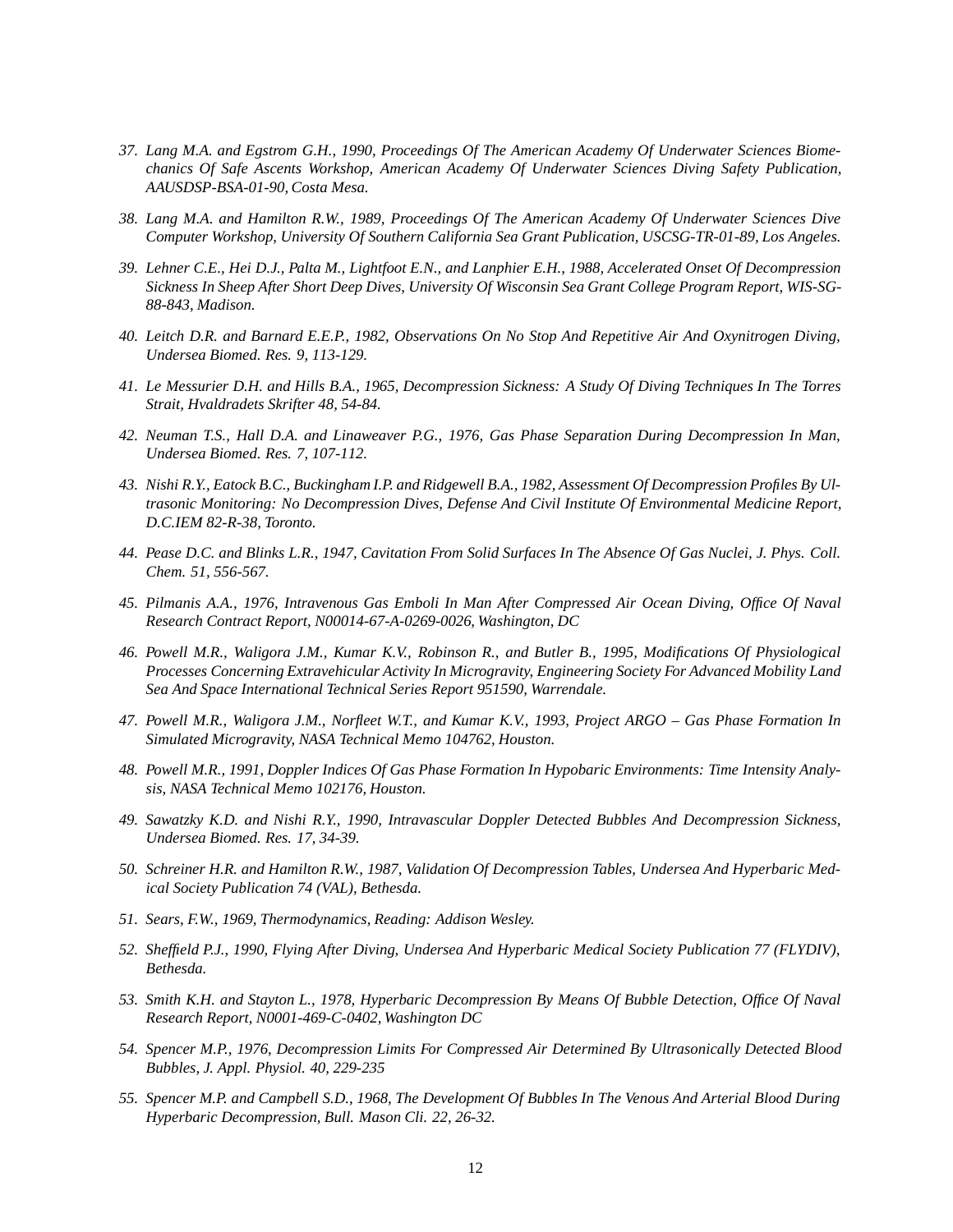- *56. Strauss R.H. and Kunkle T.D., 1974, Isobaric Bubble Growth: Consequence Of Altering Atmospheric Gas, Science 186, 443-444.*
- *57. Tikuisis P., 1986, Modeling The Observations Of In Vivo Bubble Formation With Hydrophobic Crevices, Undersea Biomed. Res 13, 165-180.*
- *58. Tikuisis P., Ward C.A. and Venter R.D., 1983, Bubble Evolution In A Stirred Volume Of Liquid Closed To Mass Transport, J. Appl. Phys. 54, 1-9.*
- *59. Van Liew H.D. and Hlastala M.P., 1969, Influence Of Bubble Size And Blood Perfusion On Absorption Of Gas Bubbles In Tissues, Resp. Physiol. 24, 111-121.*
- *60. Van Liew H.D., Bishop B, Walder P.D., and Rahn H., 1975, Bubble Growth And Mechanical Properties Of Tissue In Decompression, Undersea Biomed. Res. 2, 185-194.*
- *61. Vann R.D., Grimstad J., and Nielsen C.H., 1980, Evidence For Gas Nuclei In Decompressed Rats, Undersea Biomed. Res. 7, 107-112.*
- *62. Vann R.D. and Clark H.G., 1975, Bubble Growth And Mechanical Properties Of Tissue In Decompression, Undersea Biomed. Res. 2, 185-194.*
- *63. Walder D.N., Evans A., and Hempleman H.V., 1968, Ultrasonic Monitoring Of Decompression, Lancet. 1, 897- 898.*
- *64. Walder D.N., 1968, Adaptation To Decompression Sickness In Caisson Work, Biometeor. 11, 350-359.*
- *65. Weathersby P.K., Survanshi S. and Homer L.D., 1985, Statistically Based Decompression Tables: Analysis Of Standard Air Dives, 1950-1970, Naval Medical Research Institute report, NMRI 85-16, Bethesda.*
- *66. Weathersby P.K., Homer L.D., and Flynn E.T., 1984, On The Likelihood Of Decompression Sickness, J. Appl. Physiol. 57, 815-825.*
- *67. Wienke B.R., 2001, Technical Diving In Depth, Flagstaff: Best.*
- *68. Wienke B.R., 1994, Basic Diving Physics And Application, Flagstaff: Best.*
- *69. Wienke B.R., 1992, Numerical Phase Algorithm For Decompression Computers And Application, Comp. Biol. Med. 22, 389-406.*
- *70. Wienke B.R., 1991, Basic Decompression Theory And Application, Flagstaff: Best.*
- *71. Wienke B.R., 1991, Bubble Number Saturation Curve And Asymptotics Of Hypobaric And Hyperbaric Exposures, Int. J. Biomed. Comp. 29, 215-225.*
- *72. Wienke B.R., 1991, High Altitude Diving, National Association Of Underwater Instructors Technical Publication, Montclair.*
- *73. Wienke B.R., 1990, Reduced Gradient Bubble Model, Int. J. Biomed. Comp. 26, 237-256.*
- *74. Wienke B.R., 1990, Modeling Dissolved And Free Phase Gas Dynamics Under Decompression, Int. J. BioMed. Comp. 25, 193-205.*
- *75. Wienke B.R., 1989, Equivalent Multitissue And Thermodynamic Decompression Algorithms, Int. J. BioMed. Comp. 24, 227-245.*
- *76. Wienke B.R., 1989, Tissue Gas Exchange Models And Decompression Computations: A Review, Undersea Biomed. Res. 16, 53-89.*
- *77. Wienke B.R., 1989, N*<sup>2</sup> *Transfer And Critical Pressures In Tissue Compartments, Math. Comp. Model. 12, 1-15.*
- *78. Wienke B.R., 1987, Computational Decompression Models, Int. J. BioMed. Comp. 21, 205-221.*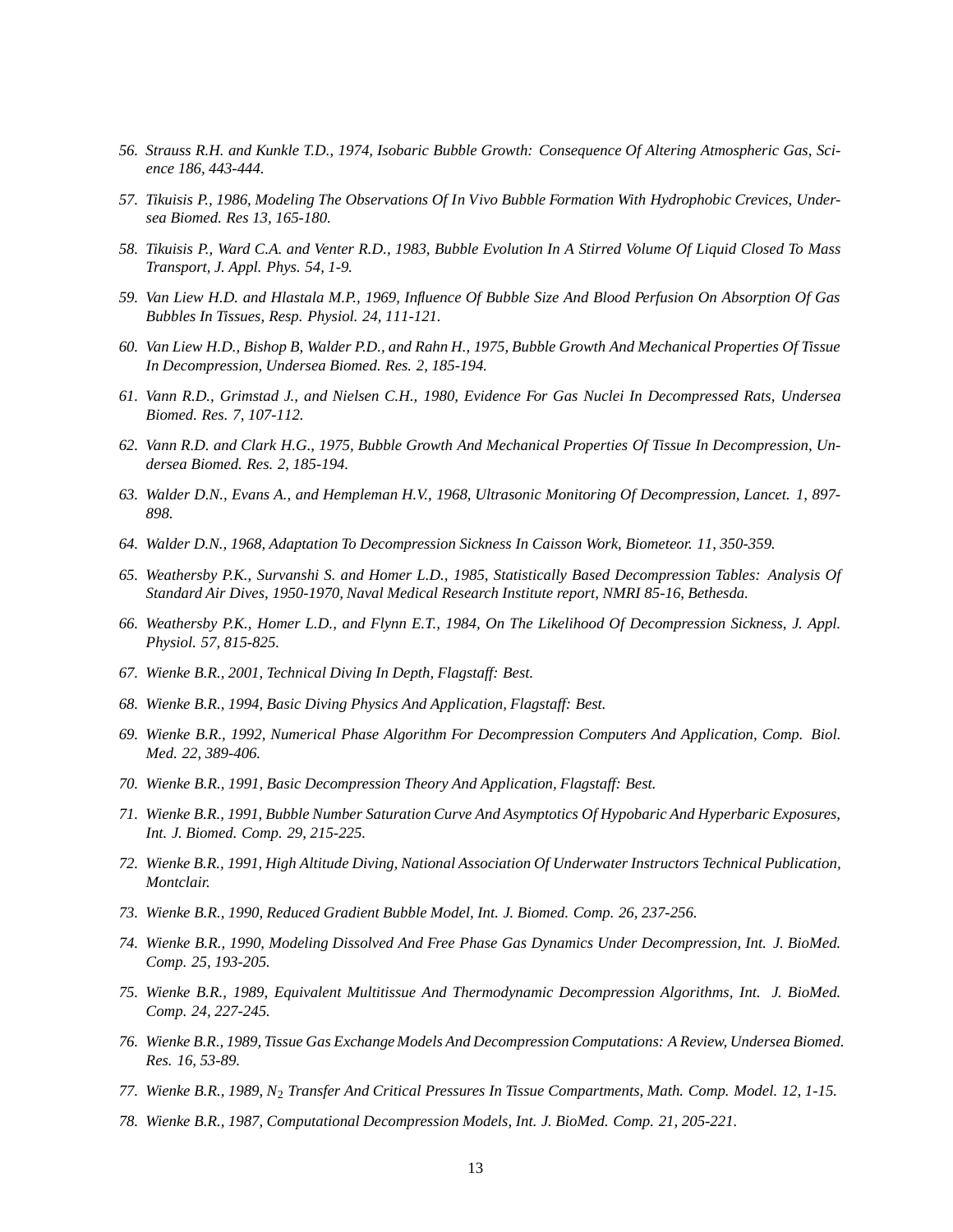- *79. Wienke B.R., 1986, DECOMP: Computational Package For Nitrogen Transport Modeling In Tissues, Comp. Phys. Comm. 40, 327-336.*
- *80. Wittenborn A.F., 1963, An Analytic Development Of A Decompression Computer, Proc. Second Symp. Underwater Physiol., Washington, DC: National Academy Of Science 1, 82-90.*
- *81. Workman R.D., 1965, Calculation Of Decompression Schedules For Nitrogen-Oxygen And Helium-Oxygen Dives, USN Experimental Diving Unit Report, NEDU 6-65, Washington DC*
- *82. Yang W.J., 1971, Dynamics Of Gas Bubbles In Whole Blood And Plasma, J. Biomech. 4, 119-125.*
- *83. Yount D.E. and Hoffman DC, 1986, On The Use Of A Bubble Formation Model To Calculate Diving Tables, Aviat. Space Environ. Med. 57, 149-156.*
- *84. Yount D.E., Gillary E.W., and Hoffman DC, 1984, A Microscopic Investigation Of Bubble Formation Nuclei, J. Acoust. Soc. Am. 76, 1511-1521.*
- *85. Yount D.E., 1982, On The Evolution, Generation, And Regeneration Of Gas Cavitation Nuclei, J. Acoust. Soc. Am. 71, 1473-1481.*
- *86. Yount D.E., 1979, Skins Of Varying Permeability: A Stabilization Mechanism For Gas Cavitation Nuclei, J. Acoust. Soc. Am. 65, 1431-1439.*

# **BIOSKETCHES**

Bruce Wienke is a Program Manager in the Nuclear Weapons Technology/ Simulation And Computing Office at the Los Alamos National Laboratory (LANL), with interests in computational decompression and models, gas transport, and phase mechanics. He authored *Technical Diving In Depth, Physics, Physiology And Decompression Theory For The Technical And Commercial Diver, High Altitude Diving, Basic Diving Physics And Applications, Diving Above Sea Level, Basic Decompression Theory And Application*, and some 200 technical journal articles. Diving environs include the Caribbean, South Pacific, Asia, inland and coastal United States, Hawaii, and polar Arctic and Antarctic in various technical, scientific, military, and recreational activities. He heads the LANL Nuclear Emergency Strategy Dive Team (NEST), in exercises often involving Special Operations Units, above and underwater. He heads Southwest Enterprises, a consulting company for computer research and applications in wide areas of applied science and simulation.

He is an Instructor Trainer/Technical Instructor with the National Association Of Underwater Instructors (NAUI), serves on the Board Of Directors (Vice Chairman for Technical Diving, Technical and Decompression Review Board Member), is a Master Instructor with the Professional Association Of Diving Instructors (PADI) in various capacities (Instructor Review Committee), is an Institute Director with the YMCA, and is an Instructor Trainer/Technical Instructor with Scuba Diving International/Technical Diving International (SDI/TDI).

Wienke, a former dive shop owner in Santa Fe, presently works with DAN on applications of high performance computing and communications to diving, and is a Regional Data Coordinator for Project Dive Exploration. Scubapro, Suunto, Abysmal Diving, HydroSpace Engineering, and Atomic Aquatics engage him as Consultant for meter algorithms. He is the developer of the Reduced Gradient Bubble Model (RGBM), a dual phase approach to staging diver ascents over an extended range of diving applications (altitude, nonstop, decompression, multiday, repetitive, multilevel, mixed gas, and saturation). The Suunto VYPER/COBRA/STINGER dive computers incorporate the RGBM into staging regimens, particularly for recreational diving (including nitrox). The HydroSpace EXPLORER employs the RGBM for mixed gases and decompression diving across recreational and technical diving activities. ABYSS, a commercial software product, features some of the RGBM dynamical diving algorithms developed by him for Internet users and technical divers. He is also Associate Editor for the International Journal Of Aquatic Research And Education, and is a former Contributing Editor of *Sources*, the NAUI Training Publication.

Wienke received a BS in physics and mathematics from Northern Michigan University, an MS in nuclear physics from Marquette University, and a PhD in particle physics from Nothwestern University. He is a member of the Undersea And Hyperbaric Medical Society (UHMS), American Physical Society (APS), Society Of Industrial And Applied Mathematics (SIAM), and the American Academy Of Underwater Sciences (AAUS).